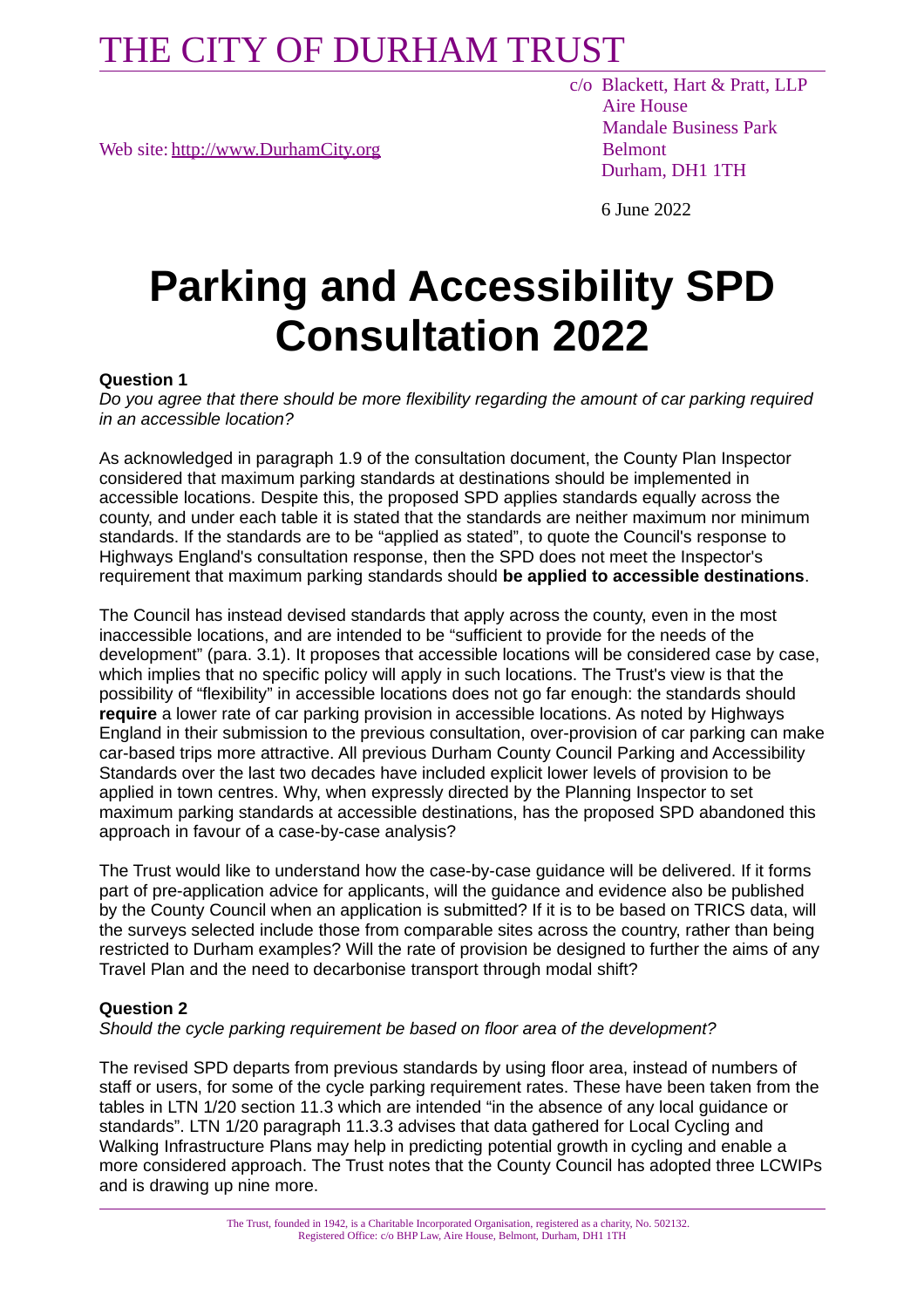While the Trust is not unhappy for floor area to be used to indicate rates, it suggests that these should always be cross-checked against trip generation evidence, any Travel Plan targets, and any evidence of unsatisfied need in the vicinity of a proposed development.

#### **Question 3**

*Do you agree that faster charging speeds should be encouraged at car parks with high turnover such as supermarkets?*

The Trust made this suggestion in response to the *Issues and Options* consultation and welcomes the adoption of this idea in the revised SPD.

#### **Question 4**

*Should 10% of disabled bays be provided with EV chargepoints?*

The SPD requires 5% of parking spaces to be provided with active EV chargepoints. A further 20% of spaces are to have passive provision (cabling) for future upgrading. The proportion of disabled spaces is also to be 5%.

The proportions given in the policy would thus result in one disabled bay with EV chargepoint per 200 car parking spaces. However the note in paragraph 3.18 that the requirement would only apply where 10 or more EV chargepoints are installed effectively means there will be no disabled EV charging bays in car parks with fewer than 200 spaces. It is hard to see how this has not been recognised as an issue in the Equalities Impact Assessment. The low proportions could make it very difficult for disabled users who switch to an electric vehicle to find a suitable chargepoint. Perhaps it would be appropriate to require 25% of disabled parking bays to be provided with chargepoints, rounded up to an absolute minimum of one. This proportion would be in line with the passive provision requirements, but making the disabled parking bays active from the outset. This should be applied also to car parks with fewer than 200 bays.

#### **Question 5**

*Are the parking standards for non-allocated parking requirements appropriate for residential development?*

Unfortunately the Council has failed to ask the prior and fundamental question of whether the **allocated** parking standards are appropriate, despite a significant increase in the requirement compared with the *Issues and Options* draft. The Statement of Consultation shows that two respondents to the previous exercise asked for higher rates of residential car parking. One of those had an exaggerated view that even 3-bed houses needed four car parking spaces each. Four respondents, including the Trust, argued for a reduction in the parking provision in urban areas. The Council did not seriously engage with the arguments advanced for reduction.

The new draft requires allocated in-curtilage parking spaces which can be fractional in number per dwelling. For example, for a 3 bed dwelling 1.8 spaces would be required. A note above the table explains that the provision can be "calculated or used as an average across a development site". The Trust's interpretation is that for a development of ten 3-bed dwellings, a total of 18 in-curtilage spaces would be required, and the developers could provide these by having eight dwellings with two spaces, and two dwellings with one parking space each.

The problem with this approach is that the needs of householders change over time. When the development is occupied, perhaps half of the 3-bed households might have only one car. The people living in the houses with only one space each are no less likely to end up buying a second car than any of the others. The Trust is not advocating for the car parking provision to be rounded up further to 2 spaces per 3-bed house, but would like to see greater flexibility in provision being encouraged, by providing the fractional spaces as unallocated off-curtilage parking which can be used by residents, vistors, or users of other facilities in mixed developments. The 2019 Parking and Accessibility Standards took this approach, with 3-bed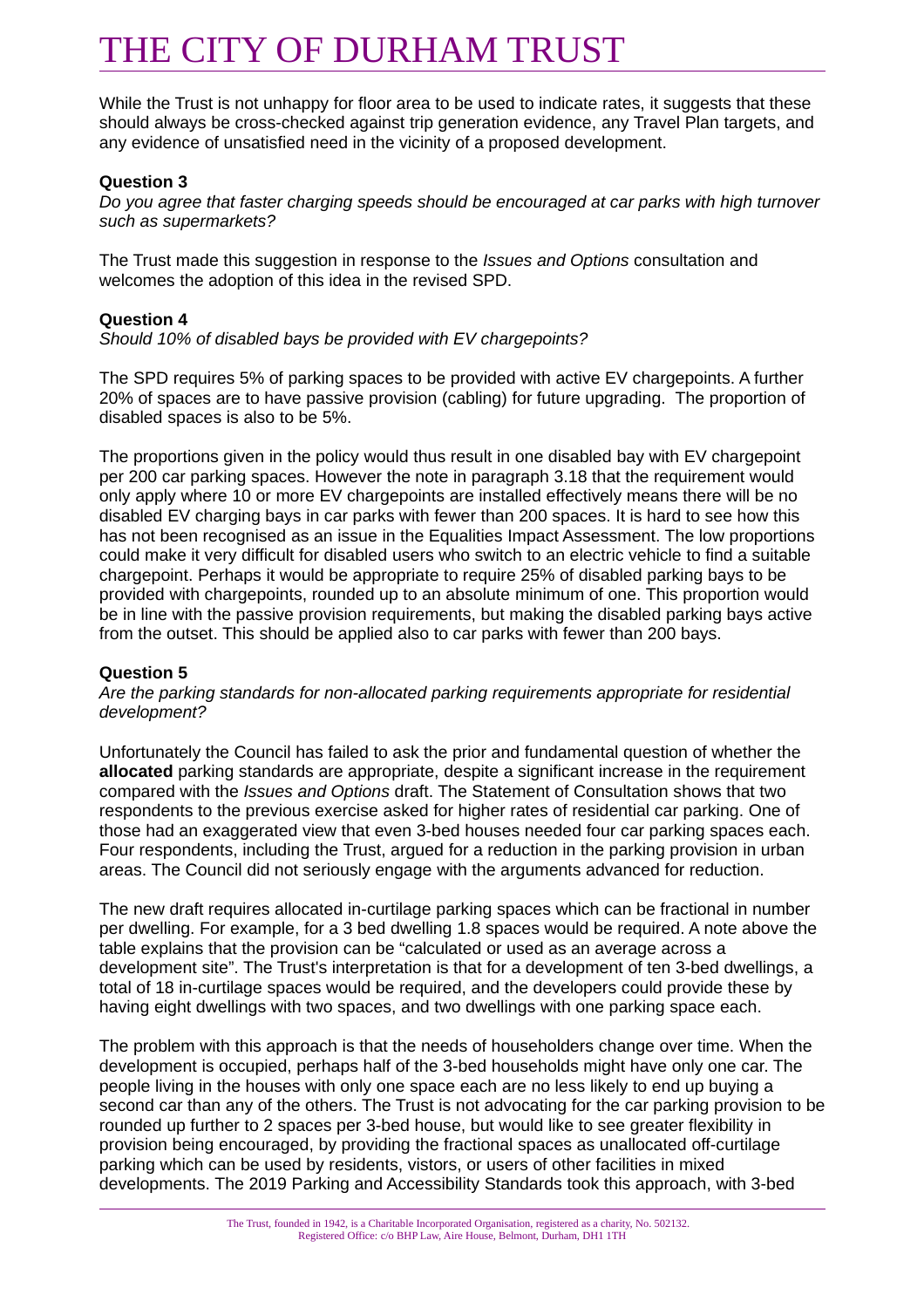dwellings being required to have one in-curtilage space and 2 spaces per three dwellings offcurtilage.

Such an approach would be consistent with *Manual for Streets* which suggests in paragraph 8.3.11 that a combination of allocated and unallocated parking "can often be the most appropriate solution" to provide residential parking, and notes several advantages including reducing the land-take through providing only for the average levels of car ownership and catering for car parking demand in mixed-use areas across the day. This can also reduce the need to provide for parking at destinations.

To test the efficiency of the Council's proposed model, the Trust has carried out analysis of parking demand and dwelling types using 2011 census data, which is presented in the Appendix. The Council's model would provide car parking at a level exceeding the demand. In over 400 of the county's 1727 census output areas, over half of the in-curtilage car parking would go unused. In a further 961 areas between 25% and 50% of the allocated provision would be likely to be unused. These areas are shown in red and orange hatching respectively in the following map. The black hatched areas have very high car ownership, and the Council's model may slightly under-provide. Although they look significant, they are relatively underpopulated and amount to only 23 census output areas.



These Trust's main conclusions are:

- The in-curtilage provision is substantially too high for 1 and 2 bedroomed dwellings, but slightly too low for those with 5 or more bedrooms.
- Car parking provision for 3 and 4 bedroomed dwellings should be rebalanced to increase the unallocated element.
- A much greater proportion of the car parking should be provided unallocated. This could allow a 36% reduction in spaces provided by comparison with the SPD, and thereby low the cost of housebuilding.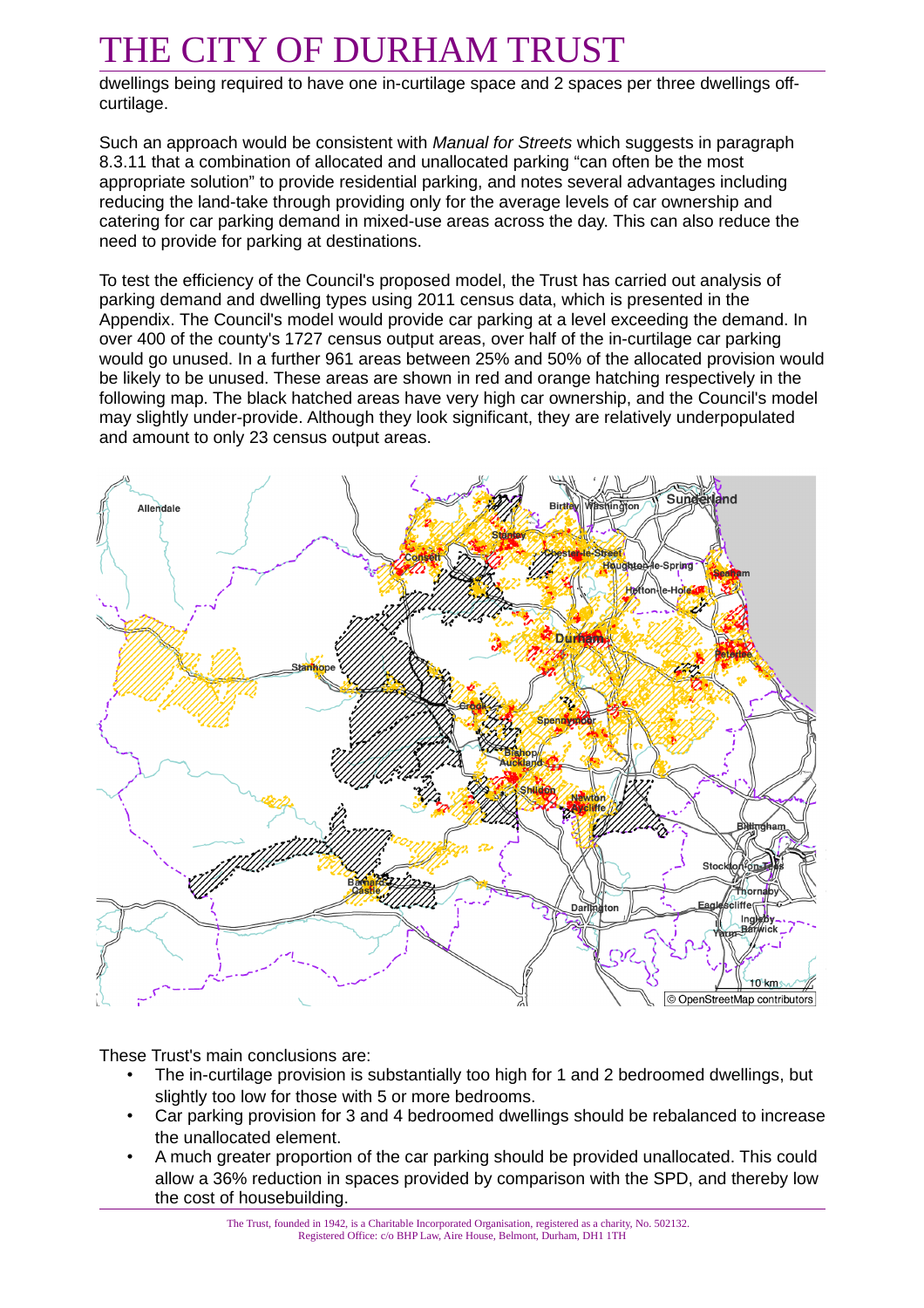Larger quantities of unallocated parking need to be designed carefully, but the Council's *Building for Life SPD* supports a range of parking solutions in paras. 11.2 to 11.5. Unallocated car parking will also need some level of provision for EV charging, but in accessible locations this could be of benefit to non-residents accessing other amenities. A side-effect of greater use of unallocated parking is that there will be more social contact in the street, which can be beneficial for social cohesiveness and mental health.

| <b>Bedrooms</b> | In-curtilage spaces | Unallocated spaces |
|-----------------|---------------------|--------------------|
|                 |                     | 1 per 10 dwellings |
|                 |                     | 1 per 2 dwellings  |
| 3               |                     | 1 per 2 dwellings  |
|                 |                     | 1 per 3 dwellings  |
| 5+              |                     | 2 per 3 dwellings  |

A model is proposed which would appear to meet the car parking demand more efficiently:

With more time, it would be possible to extend the analysis and recommend policies better tailored to the urban and rural situations, or where sites can be made more sustainable through other transport interventions. For example, the "sustainable urban extensions" to Durham City proposed for Bent House Lane and Sniperley should be expected to attain a lower rate of car parking provision by providing improved walking/cycle routes and public transport penetrating the sites.

#### **Effects of over-provision of residential car parking**

There are several downsides to providing more car parking than is actually needed. In-curtilage car parking occupies a lot of land, which could otherwise be used for gardens, communal amenities or for increasing the density of development. Vehicle crossings of the footway to access private drives make the street environment more hazardous for children. Obliging developers to provide residential car parking at the rates proposed in the SPD will increase house prices or reduce viability of developments, especially for dwellings with 1 to 3 bedrooms. It will also reduce the viability of public transport and active travel, making the residents more car-dependent.

This problem is well understood in the professional literature and in independent policy recommendations. An RTPI research paper, "*Settlement patterns, urban form & sustainability:*  an evidence review", May 20[1](#page-3-0)8, section 3.5 (pages 17 to 18)<sup>1</sup> covers the evidence on the spatial principles which encourage accessibility by sustainable transport. For good bus accessibility, housing densities of 50 to 100 dwellings per hectare (dph) are recommended. This figure is quoted in the Committee on Climate Change report "*UK housing: fit for the future?*", February [2](#page-3-1)019 (page 106)<sup>2</sup>.

Examples of higher density development in Durham City include Victorian terraces such as 1-42 The Avenue, at about 48 dph, Leazes Place at about 60 dph, Lawson Terrace, Mistletoe Street, etc. at over 70 dph, and the modern development of Kirkwood Drive at about 44 dph. Those densities were achieved without including flats, and with the exception of Kirkwood Drive the majority of the car parking is on-street, rather than in-curtilage.

Transport planning, land use planning, and the response to the climate emergency must go hand in hand. If the Council requires a higher rate of residential car parking than is justified by

<span id="page-3-1"></span>2 <https://www.theccc.org.uk/publication/uk-housing-fit-for-the-future/>

The Trust, founded in 1942, is a Charitable Incorporated Organisation, registered as a charity, No. 502132. Registered Office: c/o BHP Law, Aire House, Belmont, Durham, DH1 1TH

<span id="page-3-0"></span><sup>1</sup> [https://www.rtpi.org.uk/research/2018/may/settlement-patterns-urban-form-and](https://www.rtpi.org.uk/research/2018/may/settlement-patterns-urban-form-and-sustainability/)[sustainability/](https://www.rtpi.org.uk/research/2018/may/settlement-patterns-urban-form-and-sustainability/)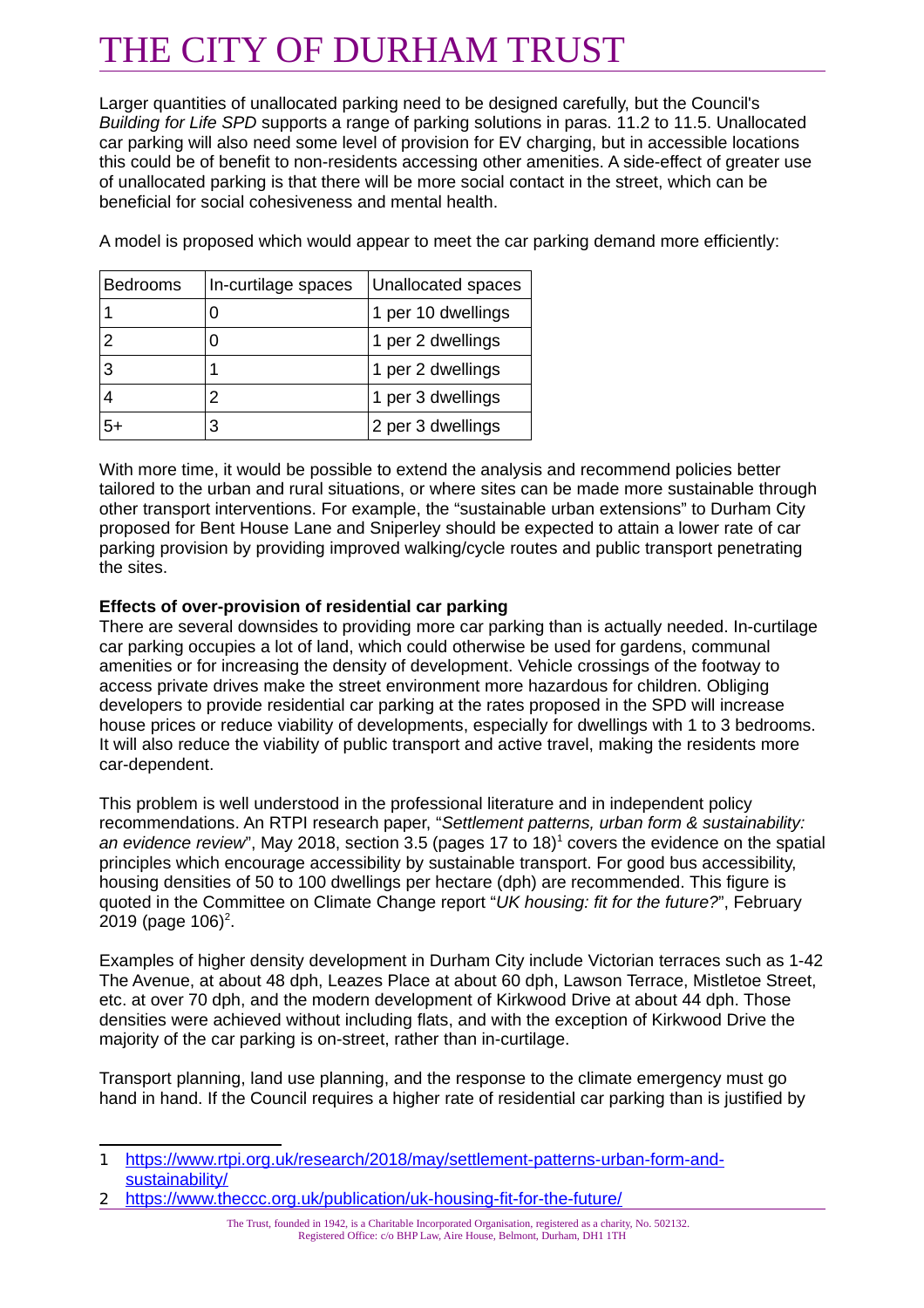the evidence, this will steer developers away from the very design solutions which are needed to help the shift to sustainable transport and tackle carbon emissions.

#### **Question 6**

*Do you support the approach to setting standards for parking and accessibility as set out in this document?*

The Trust's response to this question is broken down into several sections:

- Anomalies in the document which ought to be easy to address.
- Omissions which reduce the effectiveness of the SPD in furthering national and local policy.
- Overall strategy

### **Anomalies**

#### **Residential car parking for apartments, etc.**

The SPD does not offer any guidance on car parking for residential apartment blocks. Purposebuilt student accommodation is covered, with an in-curtilage requirement and no separate requirement for visitor spaces.

The Trust is of the view that for apartment blocks the in-curtilage car parking can be most effectively delivered if it is not exclusively allocated by apartment. Because of the variation in the number of cars per household, even between dwellings of similar sizes, providing sufficient car parking allocated to each individual flat will be inefficient, as the spaces allocated to households with fewer vehicles will remain unoccupied. Therefore, a common pool of parking spaces is the best arrangement. It may be that the management company of the apartments would want to control the allocation via an annual rental of parking spaces, in conjunction with a travel plan.

The average (mean) number of cars or vans per County Durham household at the 2011 census was 1.1. Although the Trust has no evidence to offer on the vehicle ownership of apartment dwellers, it seems unlikely that this average would be very much exceeded, unless the apartments were aimed at the very top end of the market. In order to provide some visitor parking spaces, a rate of provision of around 1.2 to 1.3 parking spaces per apartment might be appropriate, though this could be reduced if the location was highly accessible, or if the apartments had very few bedrooms.

#### **Residential cycle parking for apartments, etc.**

The SPD does not stipulate how much cycle parking should be provided for apartment blocks and other forms of collective housing. There is no requirement given for cycle parking at Purpose Built Student Accommodation either. This must surely be an oversight.

The 2019 Parking and Accessibility Standards had the following requirement for residential properties without garages:

- where no garage is provided which meets the minimum garage size standard, 2 long stay cycle spaces per 5 bedrooms (40%) should be provided
- where residential units form a block (such as flats or purpose built student accommodation), a minimum of 2 long stay cycle space per 5 bedrooms (40%) should be provided as well as 1 visitor space per 10 bedrooms (10%)
- where a house, which does not have the minimum requirement for garage storage, has been converted to a HMO then 2 long stay cycle spaces per 5 bedrooms (40%) should be provided, where practical

The Trust is of the view that these requirements should be retained in the SPD. They are justified by the current national rates of cycle ownership in the National Travel Survey. Table 11- 1 of LTN 1/20 suggests a rather higher rate of one long-stay cycle parking space per bedroom for all types of residential development (except sheltered housing and nursing homes), so the council should give consideration as to whether the 40% rate is sufficient.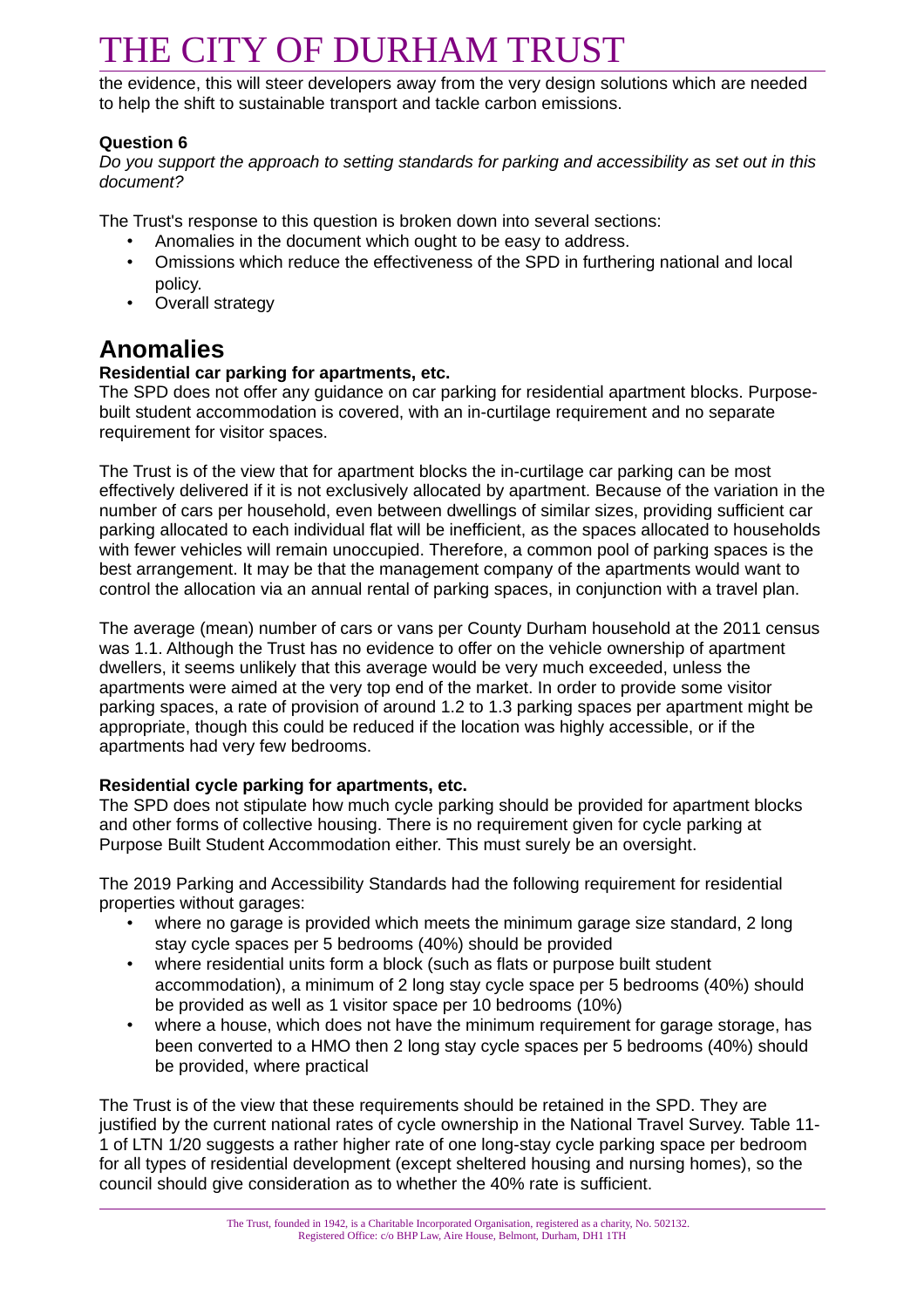#### **Car parking for PBSAs and the Durham City CPZ**

A significant change in the latest draft is the introduction of a requirement for 1 car parking space per 30 students at PBSAs located within 100m of the edge of the Durham City Controlled Parking Zone. PBSAs deeper within the CPZ would not require any student car parking. The intention is to deal with the problem of overspill parking in nearby residential areas: if students have no parking at the PBSA, but uncontrolled residential parking within 100m, they may choose to keep a car on the residential street.

The map of the buffer zone, in Figure 3, is flawed.

- At the simplest level it does not include the whole of the CPZ: controlled parking was extended to Fieldhouse Lane and other parts of North End in recent years.
- While technically the peninsula might be outside the CPZ, showing the CPZ boundary as running along the middle of the Wear and on the alignment of the A690 is not helpful, as the buffer zone then includes South Street, the western side of New Elvet, and the bottom end of Claypath, despite the fact that parking is highly restricted on the bailey.
- Similarly, it is unnecessary to include in the buffer zone those areas which do not actually have any uncontrolled car parking nearby. For example, the terraced streets to the north of Hawthorn Terrace are shown in the buffer zone, but the area immediately outside the CPZ boundary is the route of the East Coast Main Line and Redhills Lane. Land on the west side of South Road is in the buffer zone because the land to the east (part of the university campus) is private and not covered by the CPZ.
- Other anomalies include the Milburngate House site, outside the CPZ and the buffer zone, while Sidegate is shown as inside the buffer zone.

In fact, if you look at the land included in the buffer zone, there is hardly any developable land within the zone, and most of it is not within 100m of unrestricted residential car parking.

Even if the map were to be redrawn, the policy will still be ineffective in managing the problem of overspill accommodation by students. It is well known that the University's policy is to provide no car parking at college accommodation except for a very limited number of students. Most of the PBSA sites allocated by Policy 16.2 of the County Durham Plan are situated outside the CPZ or within the buffer zone. Previous Parking and Accessibility Standards required the same rate of car parking provision (1 per 15 students) as in the draft SPD, yet the colleges on Mount Oswald were approved with minimal car parking. Is it the Planning Authority's intention to enforce the SPD's requirement for car parking in the face of the University's policy on student parking? The University's policy forms part of its Travel Plan, which has been adopted as a condition of other grants of planning permission.

The Trust is supportive of the University's stance in minimising the amount of car parking provided for students, as this reduces the demand for on-street car parking, reduces congestion, and may encourage sustainable travel habits in young people. There are, however, problems with student parking in residential areas, some of which may be as a result of overspill from PBSAs.

Instead of requiring car parking outside the CPZ and in a buffer zone within the CPZ, the Trust would propose a policy which enables the extension of the CPZ if a developer does not wish to provide car parking for students. This could apply if a proposed PBSA is located within 200m, say, of an area of uncontrolled on-street parking, dispensing with the need for Figure 3.

The developer would have to bear the cost of parking surveys in the adjoining area and any residents' consultation before the PBSA opens, and up to five years after opening. If the outcome of a residents' consultation is in favour of extending the CPZ then the set-up costs (e.g. of any pay-and-display equipment) would also be borne by the developer.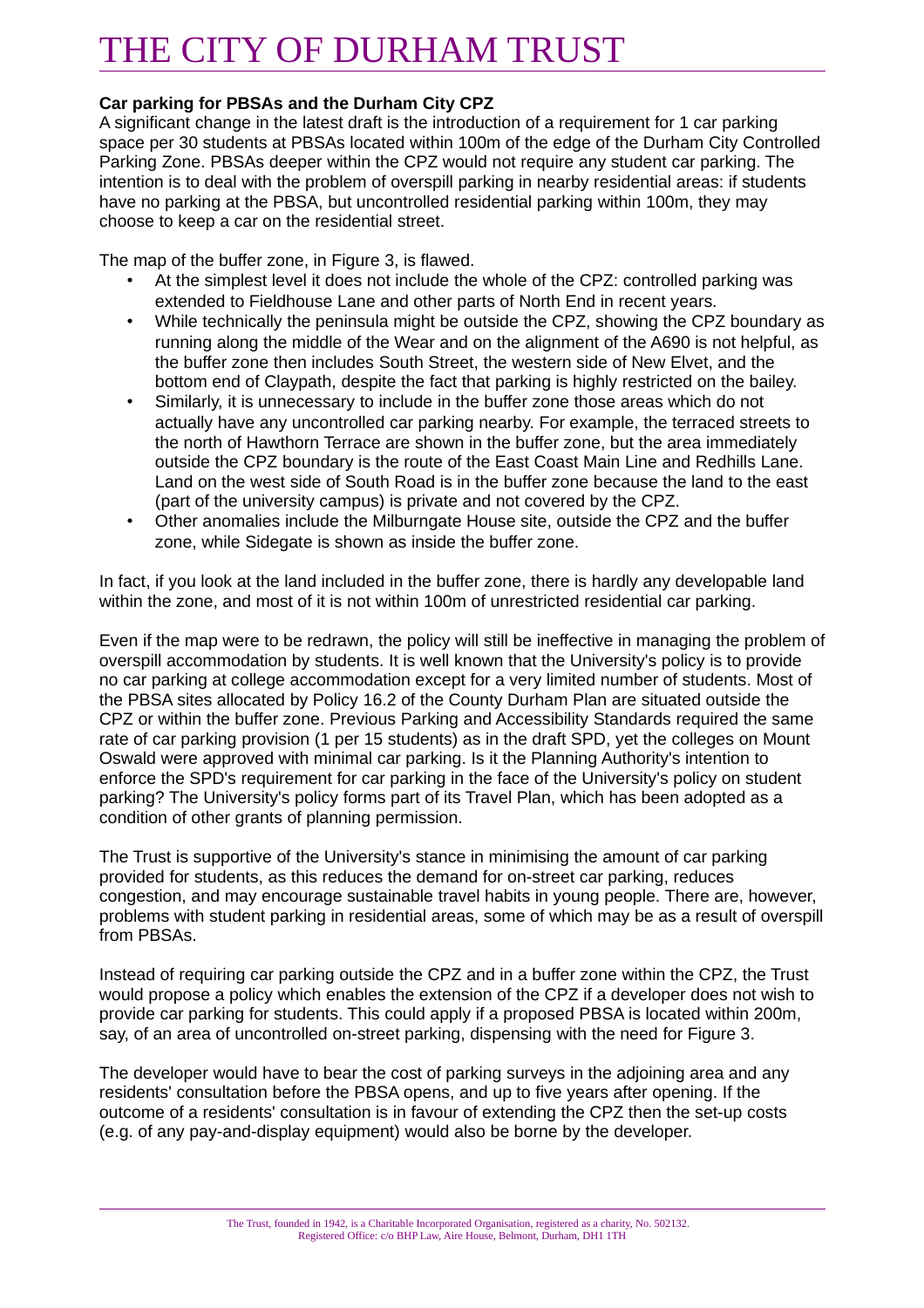#### **Cycle parking at destinations**

The Trust's submission to the *Issues and Options* consultation noted that no visitor cycle parking was required for various types of retail (bulky goods, DIY, builders merchants and garden centres). The Council's comment on this in the Statement of Consultation mentions the change to basing cycle parking provision on floor area, but fails to justify why these types of retail are excluded, and no change was made to the requirement. This was presumably on the assumption that a cyclist would not be able to carry away purchases from these types of retail unit.

The Trust suggests that a minimum of four short-stay spaces for visitors should be provided. People may wish to visit such retail outlets by bicycle to browse, or to have goods delivered by van. Most retail outlets in these categories also sell smaller items that can be carried home by bicycle, and with a trailer and an e-bike, bulkier items can also be transported.

More than one respondent objected to the fact that hot food takeaways were not required to provide cycle parking. The Council's comment in the Statement of Consultation stated "no cycle parking requirement has been made for hot food takeaways and cinemas, as provision of individual stands for every business would lead to street clutter when assessed cumulatively".

This is illogical. If there would be a problem of street clutter, why are other businesses, such as small general retail units, required to provide cycle parking when hot food takeaways are not? The problem of street clutter should not arise as paragraph 3.10 of the revised SPD promotes clustering of cycle parking in town centres. As it stands the SPD requires car parking for hot food takeways, but not cycle parking. There seems to be no justification for this. Aside from customers, home delivery operators such as Deliveroo would benefit from having cycle parking available nearby.

### **Omissions**

#### **Cycle parking at public transport interchanges**

The SPD does not cover car or cycle parking at interchanges such as bus or railway stations. LTN 1/20 Table 11-1 suggests a rate of provision of 1 cycle parking space per 200 daily users at major interchanges, with provision at standard stops being on merit. Cycle parking at transport interchanges is mentioned in paragraph 3.10, but no rates have been set in the SPD.

#### **Accessibility of sites by public transport**

Previous Parking and Accessibility Standards have included phrasing to the effect that no residential property shall be more than 400m from a bus stop (e.g. 2019 edition, para, 2.7.3). The draft SPD contains no such wording, but instead uses the 400m metric to determine what is considered an "accessible location". It does not require or encourage development to be in accessible locations.

The County Durham Plan had as a key objective locating jobs and housing in the most accessible and sustainable locations (para. 2.11) but it does not stipulate in any of its policies a minimum distance to bus stops or other public transport. NPPF para. 105 looks for "a genuine choice of transport modes" for significant developments.

Several recent major planning applications for sites allocated in the County Durham Plan (e.g. Bent House Lane, Sniperley Park) have proposed housing which lies more than 400m from a bus stop. It would appear that the draft SPD is weaker than previous standards and if adopted would make it harder to reject housing developments which are not readily accessible by public transport.

The Trust would like to see the SPD strengthened to adopt the latest guidance from CIHT, whose January 2018 publication 'Buses in Urban Developments'<sup>[3](#page-6-0)</sup> recommends maximum walking distances to bus stops which vary according to the frequency of service available. Table

<span id="page-6-0"></span><sup>3</sup> [https://www.ciht.org.uk/media/4459/buses\\_ua\\_tp\\_full\\_version\\_v5.pdf](https://www.ciht.org.uk/media/4459/buses_ua_tp_full_version_v5.pdf)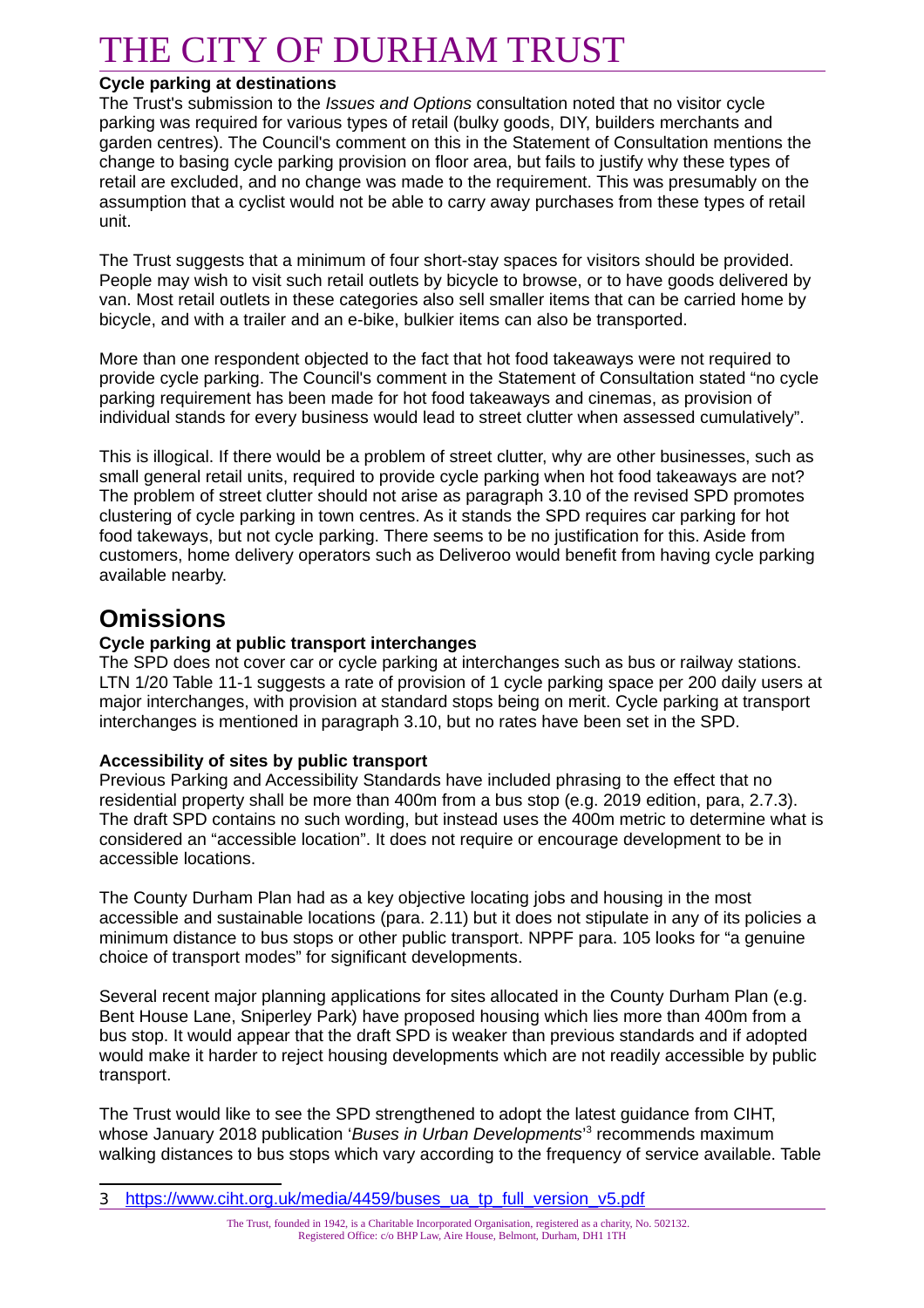4 suggests a maximum walking distance of 500m for core bus corridors with two or more highfrequency services; 400m for single high-frequency routes (every 12 minutes or better); and 300m for less frequent routes.

The Council's *Building for Life SPD* asks if developments are within 400m of a bus stop, but only in the various scoring questionnaires and not in the main body of the document which users vaguer terms: "close to good, high frequency transport routes" (para. 4.1). The questionnaires do not always consider frequency of services. The *Parking and Accessibility SPD* would be the appropriate document to cover transport aspects of applications in greater detail. Adopting the latest CIHT guidance would provide sound evidence-based grounds for requiring sustainable transport interventions from developers proposing housing which is not readily accessible by public transport.

The Trust appreciates that the purpose of the "accessible location" definition in the SPD is limited to deciding whether a reduced level of car parking might be allowable, and that having a fairly loose definition allows more sites to be considered for reduced parking levels. There is a great danger, however, that developers will seek to use the definition to argue that their sites are actually accessible, even when the public transport and active travel connectivity is poor, and thereby avoid making contributions towards sustainable transport improvements.

The Trust would like to see a more thorough assessment of accessibility to inform planning decisions. A points-based scheme like those used by Wiltshire Council and by Bath and North-East Somerset Council would be worth adopting. These were referenced in the Trust's response to the previous consultation round.

#### **Motorcycle parking**

Paragraph 162 of the Inspector's final report on the County Plan stipulated that the SPD should provide for "powered two-wheelers". The SPD has been revised to add paragraphs 3.19 to 3.21, covering this topic in a minimal manner. Paragraph 3.19 says that no specific separate standard for motorcycle parking has been set because it is assumed motorcyclists will use car parking bays. The next paragraph encourages provision of anchor points for chaining motorcycles.

It is not uncommon, in the absence of specific provision, to see motorcyclists using ordinary cycle parking: it is clearly attractive to some users because they can chain the motorbike to the cycle stand. As the machines are larger, they tend to block the use of two cycle stands, and because the wheel, rather than the frame, is being locked to the stand, the motorbike will generally protrude from the cycle rack and can obstruct the footway or surrounding space.

The Trust suggests that the SPD should be strengthened so that motorcycle parking with anchor points should be required in certain circumstances. Perhaps a suitable threshold would be where there are ten or more cycle parking spaces, or if cycle parking is accessible to motorbikes but is more convenient than the car parking. As for cycle parking, the motorbike parking should be located and designed to avoid the obstruction of footways when in use.

#### **Car clubs**

The Trust made representation during the first round of consultation that provision of car club spaces and membership of car clubs should be encouraged. The Council made no reference to this aspect in its Statement of Consultation, so it is unclear whether this suggestion was considered.

Section 6.5.2 of the *Durham City Sustainable Transport Delivery Plan* recommends that strong support for the development and expansion of car clubs, not only in the city but across the county, be reflected in parking policy. This was a document which was commissioned and adopted by the County Council. If the recommendation is not to be reflected in this SPD, then how does the Council propose to achieve this? Policy T2 of the *Durham City Neighbourhood Plan* is also supportive of car clubs. Policy 82, "Parking management" of the *Cambridge Local*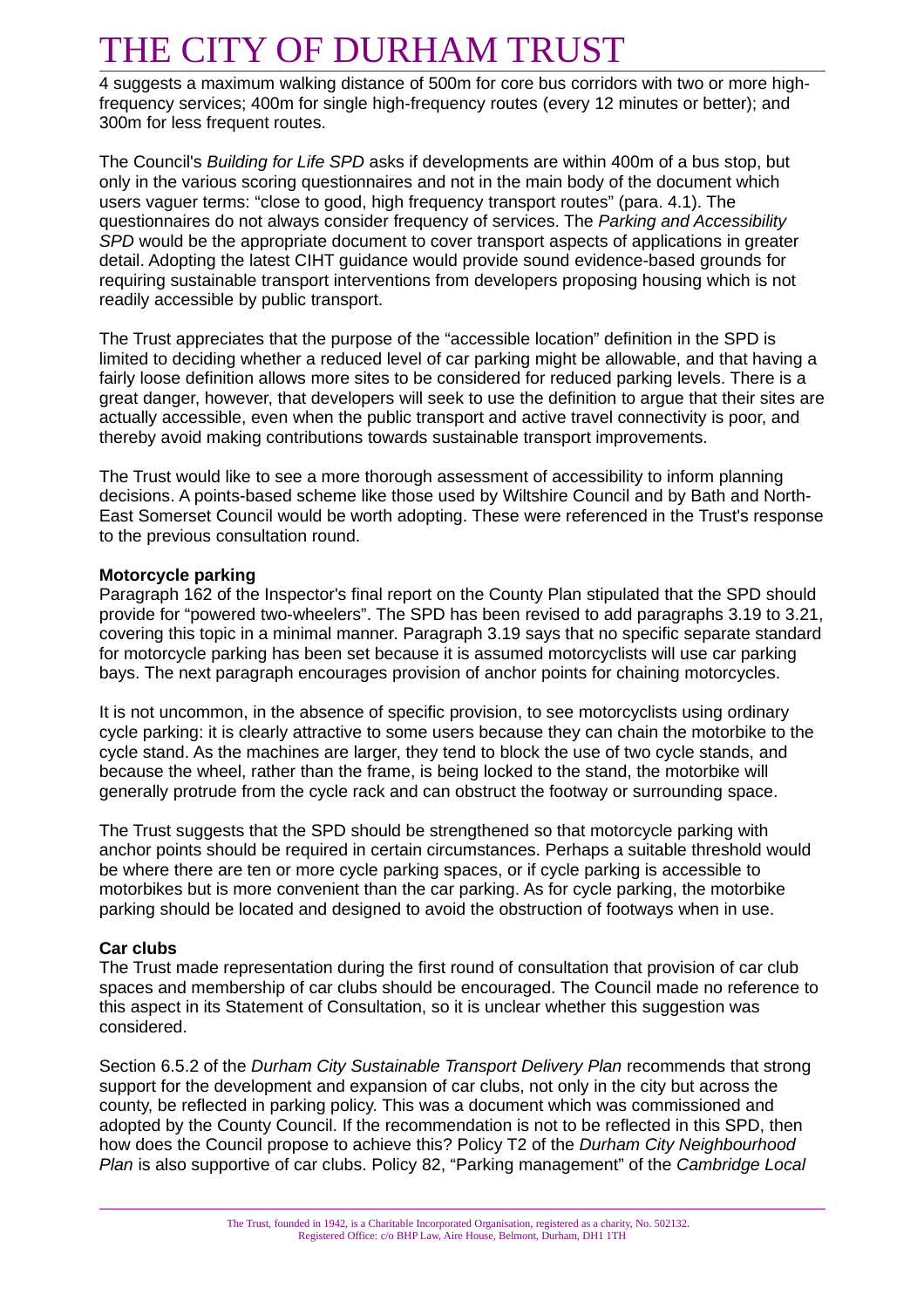Plan 2018<sup>[4](#page-8-0)</sup> has useful wording on car clubs and on car-free or car-capped development which is not covered either in the County Plan or in the revised SPD. The Trust would like to see the new SPD incorporating similar policies to encourage the reduction of residential car parking rates where car club spaces are provided.

With the transition to greater working from home, some households are disposing of second cars. Car club membership is a good option to hasten the reduction in car ownership. The Trust welcomes that the SPD has introduced new requirements for active electric vehicle charging points at new homes, but the move to shared ownership is potentially a more significant means to reducing carbon emissions. It is important that some communal parking spaces in developments are also provided with EV charging, enabling electric cars to be provided for car club use.

Page 54 of the Transport for the North *Transport Decarbonisation Strategy[5](#page-8-1)* , December 2021 includes a section on encouraging the uptake of shared mobility.

Use of shared vehicles can be encouraged through the provision of dedicated car club parking spaces combined with stringent parking standards for new development. The use of planning obligations and the Community Infrastructure Levy can fund shared vehicle provision in new developments.

The Council's *Building for Life SPD* mentions car clubs in para. 4.4 but only as one of a number of sustainable travel interventions that might be considered. This falls far short of the "strong support" expected in the *Durham City Sustainable Transport Delivery Plan* and the "stringent parking standards" of the *Transport Decarbonisation Strategy*.

### **Strategy**

Overall, the City of Durham Trust is profoundly disappointed by the Council's revision of this SPD. The Trust made a very full response to the previous consultation, but many of the suggestions were apparently ignored or dismissed without proper consideration. The Trust supplied comparisons with policies developed by several other local authorities, taking care to select recent examples which comply with the latest national guidance, hoping that the Council could benefit from good practice elsewhere. These comparisons were dismissed with the comment that:

The proposed standards are based on Durham TRICS data. It would not be appropriate to amend these standards based on other authorities' approaches as they may be using different methodologies to address different circumstances.

The Council has not explained how Durham TRICS data has been used. There are many possible interpretations of the data, but the Council has not detailed its methodology or even its objectives. Has the Council selected the examples with the highest trip generation, in order to ensure that all parking needs can be accommodated, or instead modelled the policy on sites with a lower proportion of car trips, achieved with the aid of a Travel Plan? Was a high percentage of overspill parking taken to be a bad thing, indicating unsatisfied demand, or a good thing, indicating more efficient land use through use of on-street parking? Did the use of TRICS data take into account that the Durham data may be biased because sites comply with previous iterations of these standards? Have the need for decarbonisation through modal shift and the government's ambitions that half of urban journeys be undertaken by walking or cycling by 2030 been taken into account?

Policy 21 of the County Durham Plan, as adopted after amendment by the Inspector, gives as one of the principles for determining car and cycle parking provision "car parking at destinations should be limited to encourage the use of sustainable modes of transport, having regard to the

<span id="page-8-0"></span><sup>4</sup> Cambridge Local Plan 2018, p. 236. [https://www.cambridge.gov.uk/media/6890/local-plan-](https://www.cambridge.gov.uk/media/6890/local-plan-2018.pdf)[2018.pdf](https://www.cambridge.gov.uk/media/6890/local-plan-2018.pdf)

<span id="page-8-1"></span><sup>5</sup> <https://transportforthenorth.com/reports/tfn-transport-decarbonisation-strategy-dec-2021/>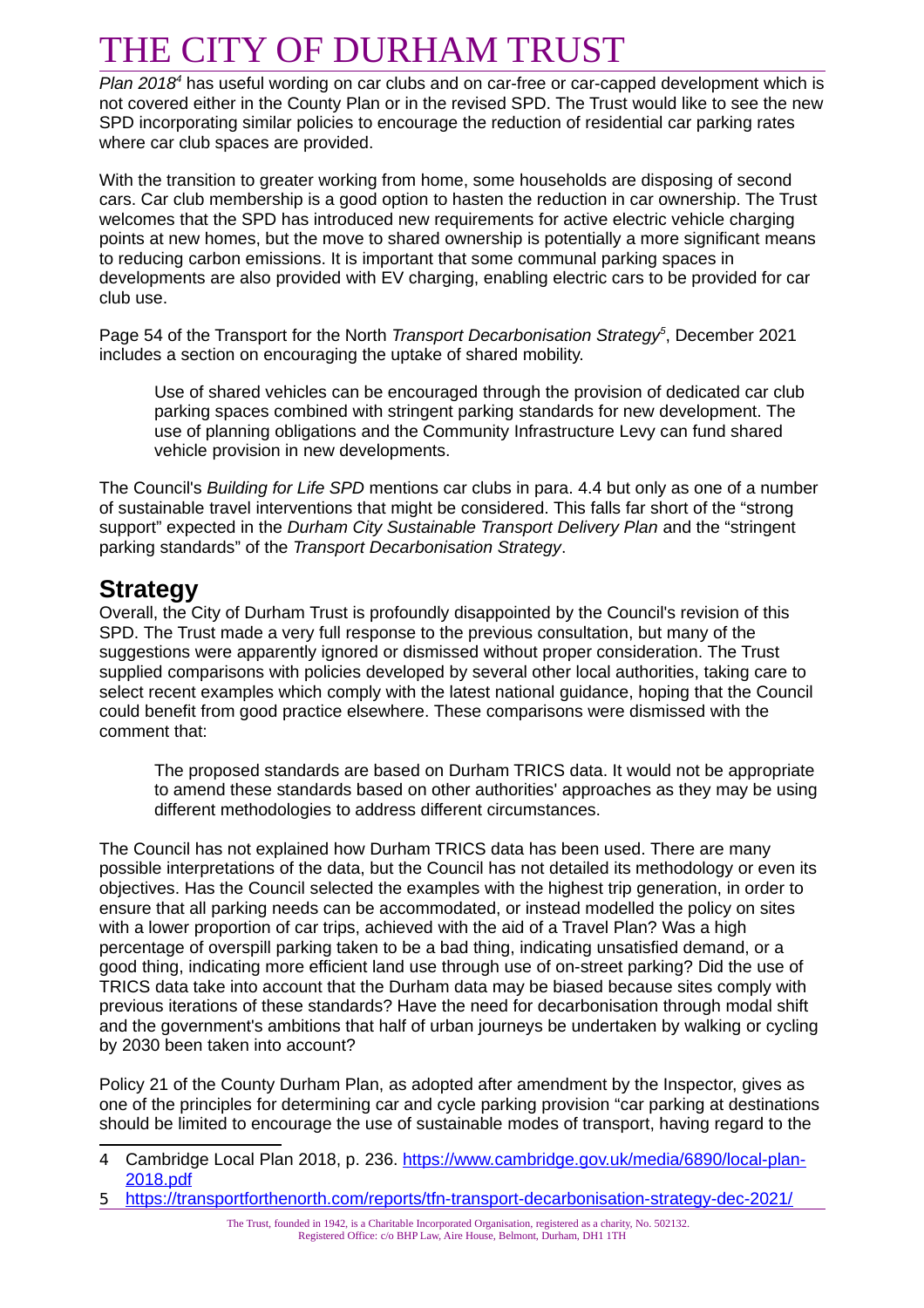accessibility of the development by walking, cycling, and public transport". Does the SPD limit car parking at destinations in such a way that sustainable transport would be encouraged? Without the evidence of how the proposed rates relate to the expected demand, it is impossible to say. If TRICS data has been used to assess demand, then the rates of provision identified from TRICS would need to be reduced by a percentage in order to suppress demand and encourage sustainable transport. What reduction is the Council actually aiming for? And how does this relate to its wider decarbonisation strategy for the county?

The Trust therefore continues to challenge an SPD which requires a higher rate of car parking provision than is necessary by comparison with the other authorities, and in particular makes no special provision for urban areas like Durham City. The Trust can refer to examples from Bath, where lower rates of parking provision had been adopted despite higher rates of car ownership. This should give cause for concern as to the appropriateness of the Council's methodology.

The tone and emphasis of the Parking and Accessibility SPD seems to be less about accessibility and more about providing plentiful car parking sufficient to meet all anticipated needs. A nod to the climate crisis has been made through active EV charging points and cycle parking.

By contrast, the Transport for the North *Transport Decarbonisation Strategy*, December 2021, imbues a much greater sense of urgency and of the need for dramatic change in transport policy. Here are some excerpts:

#### p. 53 **Disincentivising car use and avoiding travel**

…

In addition to making alternative options more attractive, policies that make car travel less attractive or encourage people to avoid travel altogether should be part of the mix. These policies can also generate revenue that can be reinvested in sustainable transport solutions.

Parking policy is an important tool to manage demand for car travel. This can include reducing parking supply in urban centres and introducing schemes like a Workplace Parking Levy (see Figure 26). City centre land occupied by parking is often valuable and can be repurposed, for example as cycling infrastructure or green space. Related policies that restrict car access, such as Low Traffic Neighbourhoods, can also be effective at reducing car use and car ownership.

#### p. 54 **Encouraging the uptake of shared mobility**

Shared mobility refers to a number of different services that make low or zero emission vehicles accessible to people. They can involve lift sharing, car hire, car clubs, demandresponsive bus services, taxis, and cycle and e-scooter hire schemes. Widespread availability of such services can reduce the need to own a car, and lower car ownership is strongly correlated with lower car use.

Use of shared vehicles can be encouraged through the provision of dedicated car club parking spaces combined with stringent parking standards for new development. The use of planning obligations and the Community Infrastructure Levy can fund shared vehicle provision in new developments.

Pages 60-61 detail the actions needed from national government and local authorities to deliver modal shift and demand management. Under "Local Partners – where should local action be prioritised?" the top action under "Planning Policies" is:

• Stakeholder Priority – Use local planning policy to promote '15/20-minute neighbourhoods', prioritise development close to public transport hubs and encourage car-free or car-lite development.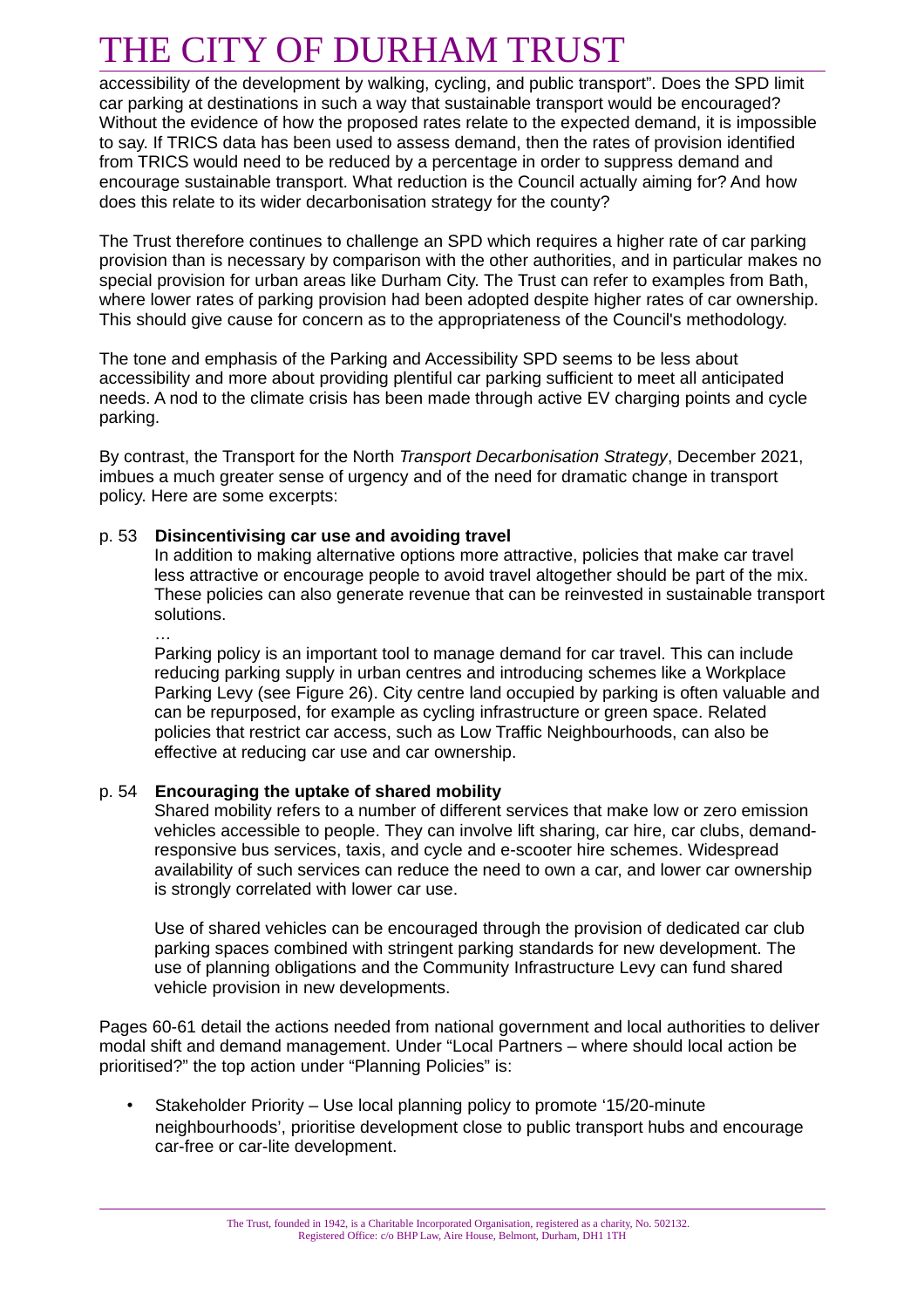There is no mention of car-free or car-lite development in the SPD. Durham Cathedral's response to the previous consultation asked for an explicit statement that car-free development would be accepted in the Durham City congestion charge zone. This request has not resulted in any amendment to the SPD. The Trust would like to see car-free development encouraged wherever there is good public transport, walking and cycling access, and where on-street parking is controlled via permit. This would bring much of the Durham City CPZ into scope.

The next three actions for local authorities also relate to car parking:

- Consider introducing a Workplace Parking Levy, utilising lessons learnt from Nottingham.
- Support and facilitate the roll out of car-free zones and streets.
- Develop park-and-ride sites with integrated EV charging infrastructure and cycle parking.

The Council has a head start on the last action, but the SPD does not do enough to support or encourage car-free zones and streets.

The Inspector's final report on the County Plan (para. 162) required Policy 21 and the associated SPD to set out "principles that will be used to determine car and cycle parking and storage provision in order to promote sustainable transport". The SPD does not demonstrate how it will assist in promoting sustainable transport. The paragraph asked that the policy and SPD "limit the provision of car parking at destinations to encourage the use of sustainable modes of transport having regard to accessibility by walking, cycling and public transport". The SPD makes clear that the standards are not maxima, i.e., they are not limits on the prevision of car parking, and the Council said in the Statement of Consultation that maxima could not be justified. The SPD refers to accessibility only in terms of relatively infrequent bus services, and does not have regard to accessibility by walking or cycling.

The SPD as drafted does not deliver these requirements of Policy 21.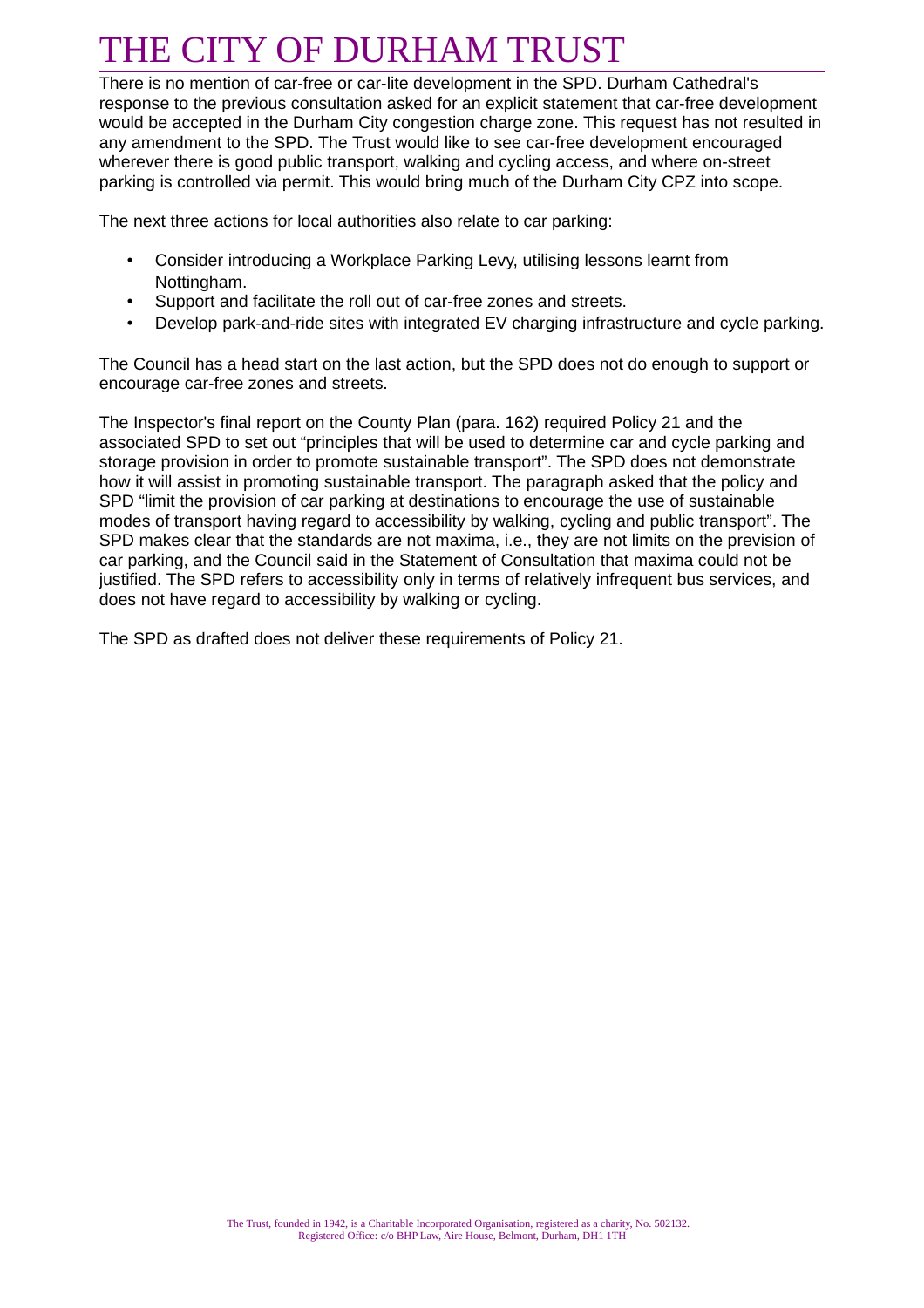### **Appendix: efficacy of residential car parking model**

In this appendix the results of a detailed analysis of 2011 census data for County Durham are presented. The analysis uses the data for the number of cars/vans per household and the number of bedrooms per dwelling, at the level of a census output area. This is the most reliable way to deal with the variation from urban to rural areas, and areas which are more or less prosperous.

#### **Validity of 2011 census data**

Can the 2011 census figures be relied on to estimate current car ownership? Indications from the National Travel Survey suggest that they can. The survey includes annual time series $^6$  $^6$  for the number of cars/vans per household, and the percentage of households with no car, one car, and two or more cars. An extract for North East England is reproduced here. There is a close match between the census data for County Durham and the car ownership rates for the North East region from the National Travel Survey.

| <b>Statistic</b>        | 2011 census | <b>2010/11 NTS</b> | 2018/19 NTS | <b>2020 NTS</b> |
|-------------------------|-------------|--------------------|-------------|-----------------|
| Cars/vans per household | 1.11        | 1.08               | 1.10        | 1.18            |
| No car/van              | 27%         | 29%                | 28%         | 17%             |
| One car/van             | 43%         | 42%                | 40%         | 60%             |
| Two or more cars/vans   | 30%         | 29%                | 32%         | 24%             |

The publication warns that the figures for 2020 are very unreliable because of the small sample size and the effects of the pandemic. The time series for 2002 to 2010 show a steady increase in car ownership in the North East, but from 2010 onwards the figures have remained substantially the same, apart from the anomalous and unreliable 2020 survey results.

The National Travel Survey therefore indicates that it would be reasonable to use the 2011 census data without adjustment, as an estimate of the current situation.

There is considerable variation in ownership rates across the county. Looking at the spread across the 1727 census output areas, the ownership rates are distributed into the following deciles:

| <b>Decile</b> | Cars or vans per household (mean) |                |  |  |  |
|---------------|-----------------------------------|----------------|--|--|--|
|               | <b>Minimum</b>                    | <b>Maximum</b> |  |  |  |
| 1             | 0.2                               | 0.7            |  |  |  |
| 2             | 0.7                               | 0.8            |  |  |  |
| 3             | 0.8                               | 0.9            |  |  |  |
|               | 0.9                               | 1.0            |  |  |  |
| 5             | 1.0                               | 1.1            |  |  |  |
| հ             | 1.1                               | 1.2            |  |  |  |
|               | 1.2                               | 1.3            |  |  |  |
| 8             | 1.3                               | 1.4            |  |  |  |
| q             | 1.4                               | 1.6            |  |  |  |
| 10            | 1.6                               | 2.3            |  |  |  |

Paragraph 107 of NPPF states that parking standards should take into account local car ownership levels. With such variation across the county it is important to verify whether the Council's proposed policy relates and responds to these variations.

<span id="page-11-0"></span><sup>6</sup> [https://assets.publishing.service.gov.uk/government/uploads/system/uploads/attachment](https://assets.publishing.service.gov.uk/government/uploads/system/uploads/attachment_data/file/1017101/nts9902.ods) [\\_data/file/1017101/nts9902.ods](https://assets.publishing.service.gov.uk/government/uploads/system/uploads/attachment_data/file/1017101/nts9902.ods) (accessed 3 June 2022)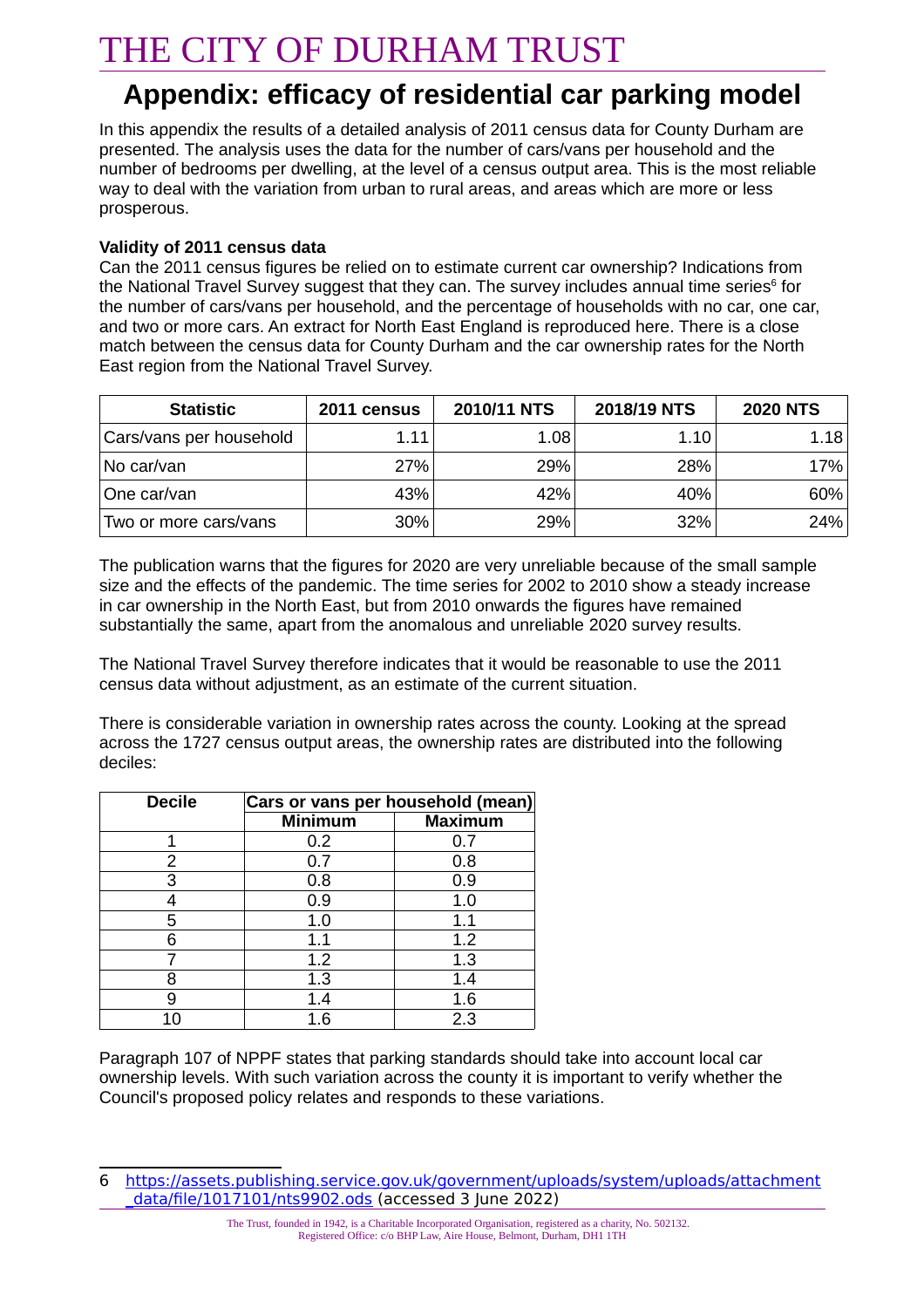#### **Quantity of residential car parking**

Taking the 2011 census data for County Durham, available via NOMIS, it is possible to find the number of households with 1 bedroom, 2 bedrooms, etc. and work out how many residential car parking spaces there would have been across the county if the SPD policy could be applied retrospectively to the existing housing stock. The calculation yields a total of 431,070 parking spaces, of which 374,455 would be in-curtilage and the remainder of 56,615 would be unallocated on-street spaces.

It is also possible to calculate the number of cars and vans across the county. This comes to 248,586.

The SPD policy, if it could be applied retrospectively, would result therefore in 1.73 parking spaces per car or van, or 1.51 spaces if only in-curtilage provision is considered. The incurtilage provision is particularly inefficient, as this will only be available to the householders. Therefore at least a third of the in-curtilage provision will go unused.

That top-level analysis assumes that the cars are neatly allocated to the available in-curtilage spaces, but in reality this will not be the case. There were 60,926 households with no car or van in 2011, and as the SPD policy requires at least one in-curtilage parking space per dwelling, that many spaces will immediately be wasted. Some of the car-free households will be occupying dwellings with more than one in-curtilage parking space: in fact only 14,222 dwellings had only one bedroom, so at least 46,704 car-free households will be occupying dwellings of 2 bedrooms or more, where the rate of car parking provision is at least 1.3 per dwelling (plus visitor spaces). That rate implies for every three houses, two will have one parking space and the third will have two. We cannot assume that the car-free households all live in the houses with one parking space.

The following table shows the usage and non-usage of in-curtilage parking spaces that would result from application of the SPD rates to the 2011 housing stock. The calculations were performed at the level of each individual census output area and then totalled to give a summary for the whole county. This analysis assumes that we fill up the 1 bedroom and then the 2 bedroom properties with the no-car households. The households with 1 car are then allocated the remaining 2 bedroom properties, etc., with the households owning the most cars being assigned to the largest houses. This would not happen in practice, of course, but it tests the SPD parking rates against the most efficient possible allocation of housing.

|                |                  |        | In-curtilage spaces |        |        |               | On-street spaces |        |
|----------------|------------------|--------|---------------------|--------|--------|---------------|------------------|--------|
| Bedroom<br>S   | <b>Dwellings</b> | Number | Used                | % used | Unused | <b>Number</b> | Used             | % used |
|                | 14222            | 14222  | 113                 | 1%     | 14109  | 3687          |                  | $0\%$  |
| $\overline{2}$ | 75824            | 99366  | 32941               | 33%    | 64425  | 19165         | 55               | 0%     |
| 3              | 99941            | 180591 | 124267              | 69%    | 56324  | 25195         | 6418             | 25%    |
| $\overline{4}$ | 27295            | 63558  | 56789               | 89%    | 6769   | 7027          | 5642             | 80%    |
| $5+$           | 6521             | 16718  | 16160               | 97%    | 558    | 1756          | 6087             | 347%   |
| <b>TOTAL</b>   | 223803           | 374455 | 230270              | 61%    | 144185 | 56615         | 18202            | 32%    |

The table suggests that it would be better to provide the car parking for 1 and 2 bedroom dwellings mainly through unallocated spaces, either on-street or in communal parking areas. A third of the unallocated/visitor spaces provided by the SPD would be used by households owning multiple cars.

The situation for dwellings of 5 or more bedrooms is instructive. Not quite all of the in-curtilage spaces would be used. At a rate of 2.5 spaces per dwelling half of the dwellings would have 3 parking spaces, but some households would have fewer than 3 vehicles. Even though there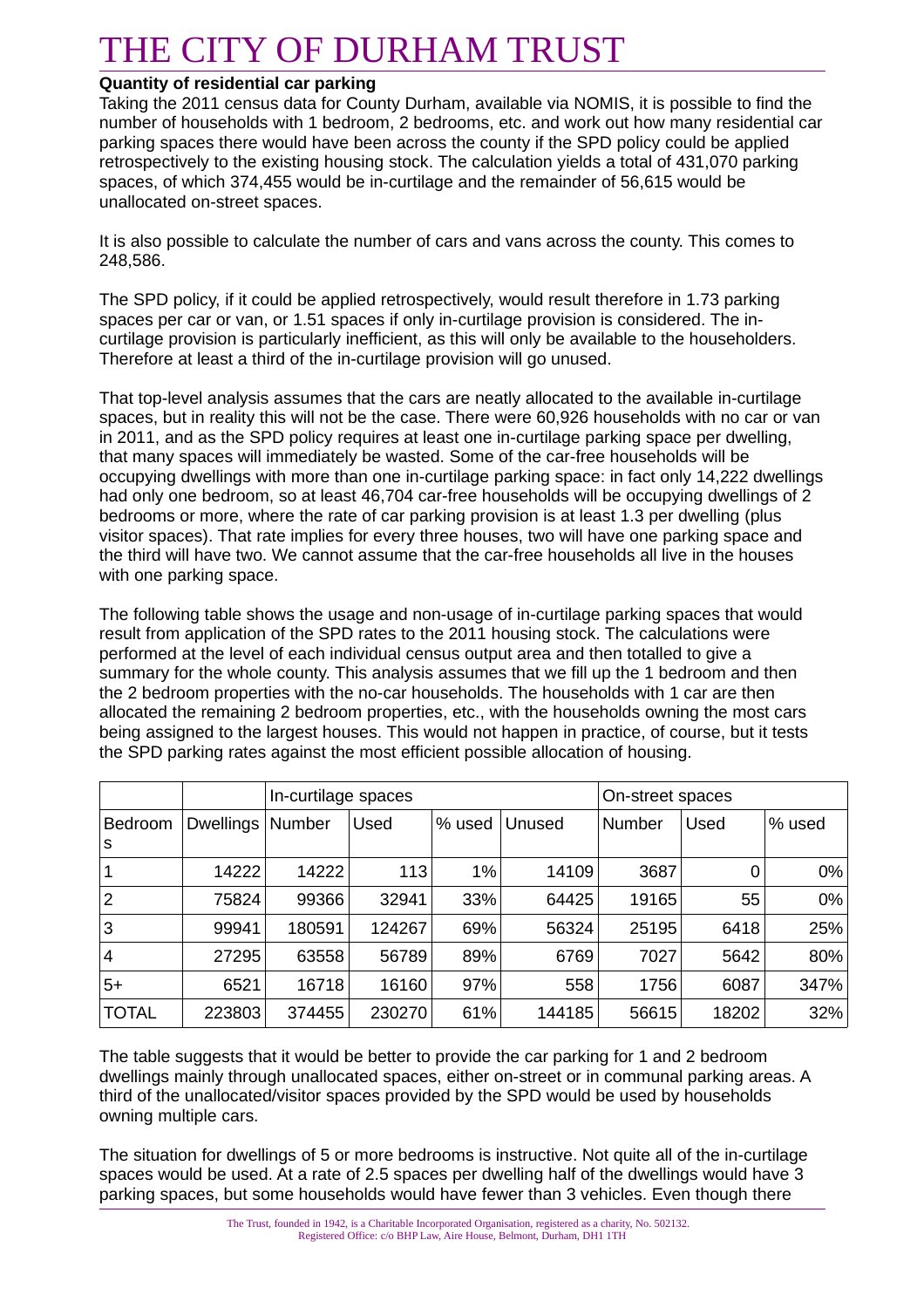would not be 100% utilisation of the in-curtilage spaces, there would need to be a substantial amount of unallocated parking: a rate of almost 1 space per dwelling would be needed to meet the demand. Obviously if the 5-bedroom houses formed part of a larger mixed development, the provision would even out.

With the 3-bed houses, which are allocated in-curtilage parking at an average rate of 1.8 spaces per dwelling, 31% of the allocated spaces would be unused. Nevertheless a quarter of the unallocated spaces (at the rate of 1 per four dwellings) would also be required.

The findings emphasise that unallocated parking is an essential part of the provision, whether for smaller or larger houses, and that it needs to be provided at a higher rate than in the SPD. The data also suggest that a mixture of housing types within a development will help to spread the unallocated parking efficiently. Developments where all the larger houses are clustered together will be likely to see more issues over inadequate car parking provision. Incorporating a range of property sizes and types is supported by para. 5.3 of the Council's *Building for Life SPD*.

|                |                  | In-curtilage spaces |        |        |        | On-street spaces |       |        |
|----------------|------------------|---------------------|--------|--------|--------|------------------|-------|--------|
| Bedroom<br>ls  | <b>Dwellings</b> | Number              | Used   | % used | Unused | Number           | Used  | % used |
| $\mathbf 1$    | 14222            | 14222               | 113    | 1%     | 14109  | 3687             |       | 0%     |
| $\overline{2}$ | 75824            | 75824               | 32899  | 43%    | 42925  | 19165            | 97    | 0%     |
| 3              | 99941            | 99941               | 96081  | 96%    | 3860   | 25195            | 34604 | 137%   |
| 4              | 27295            | 54590               | 53576  | 98%    | 1014   | 7027             | 8855  | 126%   |
| $5+$           | 6521             | 13042               | 12934  | 99%    | 108    | 1756             | 9313  | 530%   |
| <b>TOTAL</b>   | 223803           | 257619              | 195603 | 76%    | 62016  | 56615            | 52869 | 93%    |

The *Issues and Options* version of the SPD had a lower rate of in-curtilage provision. Here is the equivalent table resulting from analysing the census data against those policies:

The revised SPD increased the in-curtilage car parking provision over the rates set in the *Issues and Options* version of the SPD. An increase in car parking seems to be justified for properties with 3 or more bedrooms, because the on-street parking provision would have been unable to cope with the demand in a development comprised of these house types, but it would probably have been more efficient to increase the rate of unallocated parking rather than the in-curtilage provision. There was no apparent justification for increasing the car parking rates for 2 bedroom dwellings from 1 per dwelling to 1.3 per dwelling.

Even though there were faults with the *Issues and Options* model, note that for a mixed development having the same balance of housing types as the overall housing stock in the county, the *Issues and Options* rates do cover the demand, with much more efficient use of land.

The 2019 Parking and Accessibility Standards had another allocation model, with a slightly higher unallocated rate (1 space per 3 dwellings for most house types, 2 per 3 for 3-bed houses), but otherwise the same model as the *Issues and Options* version. Let us see how this performs: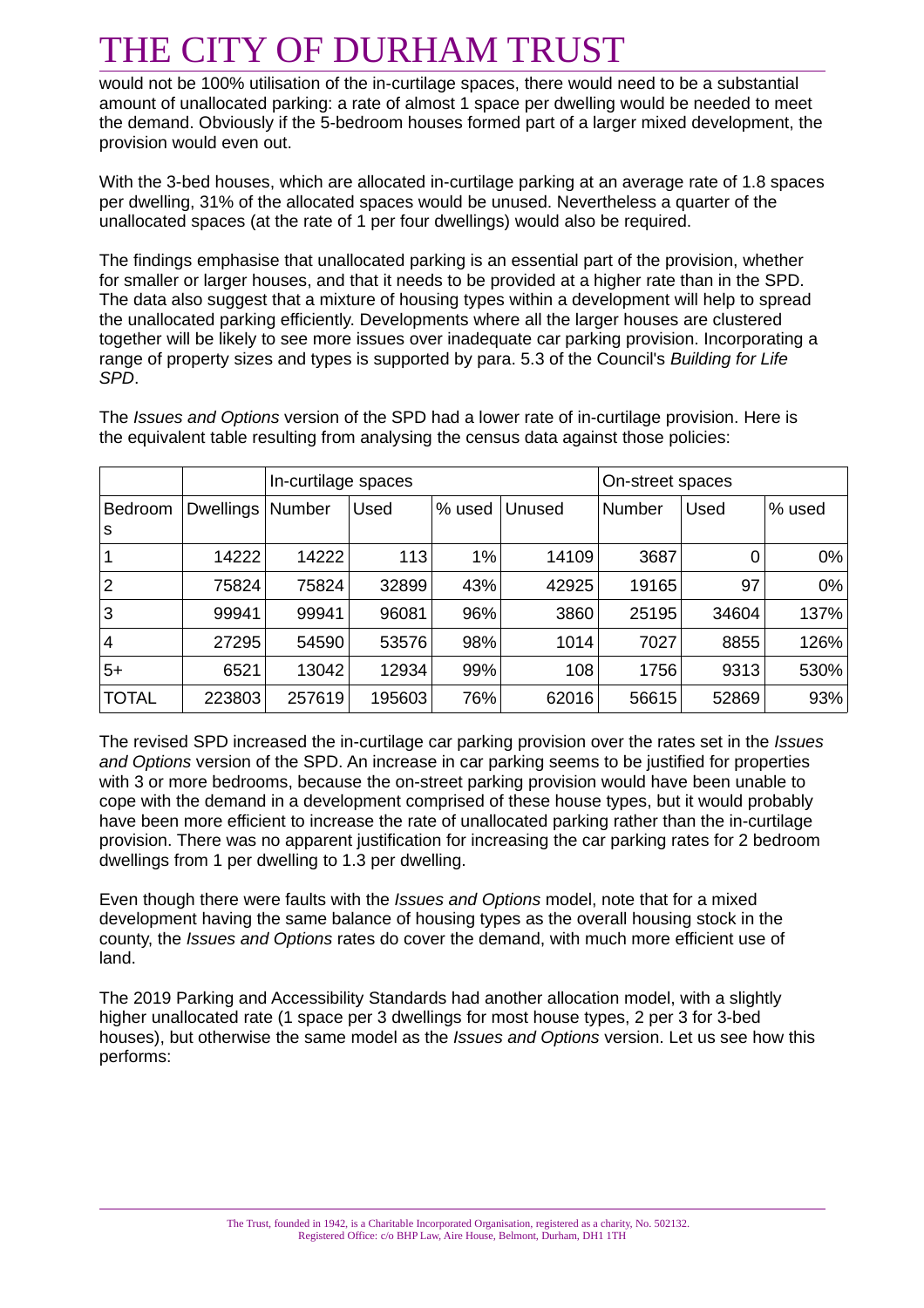|                |                  | In-curtilage spaces |        |        |        | On-street spaces |       |        |
|----------------|------------------|---------------------|--------|--------|--------|------------------|-------|--------|
| Bedroom<br>S   | <b>Dwellings</b> | Number              | Used   | % used | Unused | <b>Number</b>    | Used  | % used |
|                | 14222            | 14222               | 113    | 1%     | 14109  | 4692             |       | 0%     |
| $\overline{2}$ | 75824            | 75824               | 32899  | 43%    | 42925  | 25274            | 97    | 0%     |
| 3              | 99941            | 99941               | 96081  | 96%    | 3860   | 66621            | 34604 | 52%    |
| 4              | 27295            | 54590               | 53576  | 98%    | 1014   | 9095             | 8855  | 97%    |
| $5+$           | 6521             | 13042               | 12934  | 99%    | 108    | 2113             | 9313  | 441%   |
| <b>TOTAL</b>   | 223803           | 257619              | 195603 | 76%    | 62016  | 108691           | 52869 | 49%    |

The higher rate of on-street provision certainly helps for 3-bedroomed houses, and eases the provision for larger houses, but there might still be issues in estates consisting mainly of houses with 3 or more bedrooms, depending on the distribution of housing types. The over-provision for smaller houses would be worse.

Here is an alternative option, based on maximising land-use by providing more unallocated spaces:

| <b>Bedrooms</b> | In-curtilage spaces | Unallocated spaces |
|-----------------|---------------------|--------------------|
|                 | I)                  | 1 per 10 dwellings |
| 2               |                     | 1 per 2 dwellings  |
| 3               |                     | 1 per 2 dwellings  |
|                 |                     | 1 per 3 dwellings  |
| 5+              | 3                   | 2 per 3 dwellings  |

This yields the following results via the 2011 census model:

|                |                  |        | In-curtilage spaces |        |        |        | On-street spaces |        |
|----------------|------------------|--------|---------------------|--------|--------|--------|------------------|--------|
| Bedroom<br>s   | <b>Dwellings</b> | Number | Used                | % used | Unused | Number | Used             | % used |
|                | 14222            | 0      | 0                   | 100%   | 0      | 1353   | 113              | 8%     |
| $\overline{2}$ | 75824            | 0      | 0                   | 100%   | 0      | 38342  | 32996            | 86%    |
| 3              | 99941            | 99941  | 96081               | 96%    | 3860   | 50417  | 34604            | 69%    |
| 4              | 27295            | 54590  | 53576               | 98%    | 1014   | 9095   | 8855             | 97%    |
| $5+$           | 6521             | 19563  | 18474               | 94%    | 1089   | 4408   | 3773             | 86%    |
| <b>TOTAL</b>   | 223803           | 174094 | 168131              | 97%    | 5963   | 103586 | 80341            | 78%    |

The total parking spaces required, 277,680, represents a 36% reduction compared to the SPD's requirement of 431,070.

The main conclusion is that the unallocated parking element should provide a higher proportion of the total, in order to make more efficient use of land and deliver more sustainable development. The rates of provision for dwellings with 1 to 3 bedrooms are not well-matched to the demand.